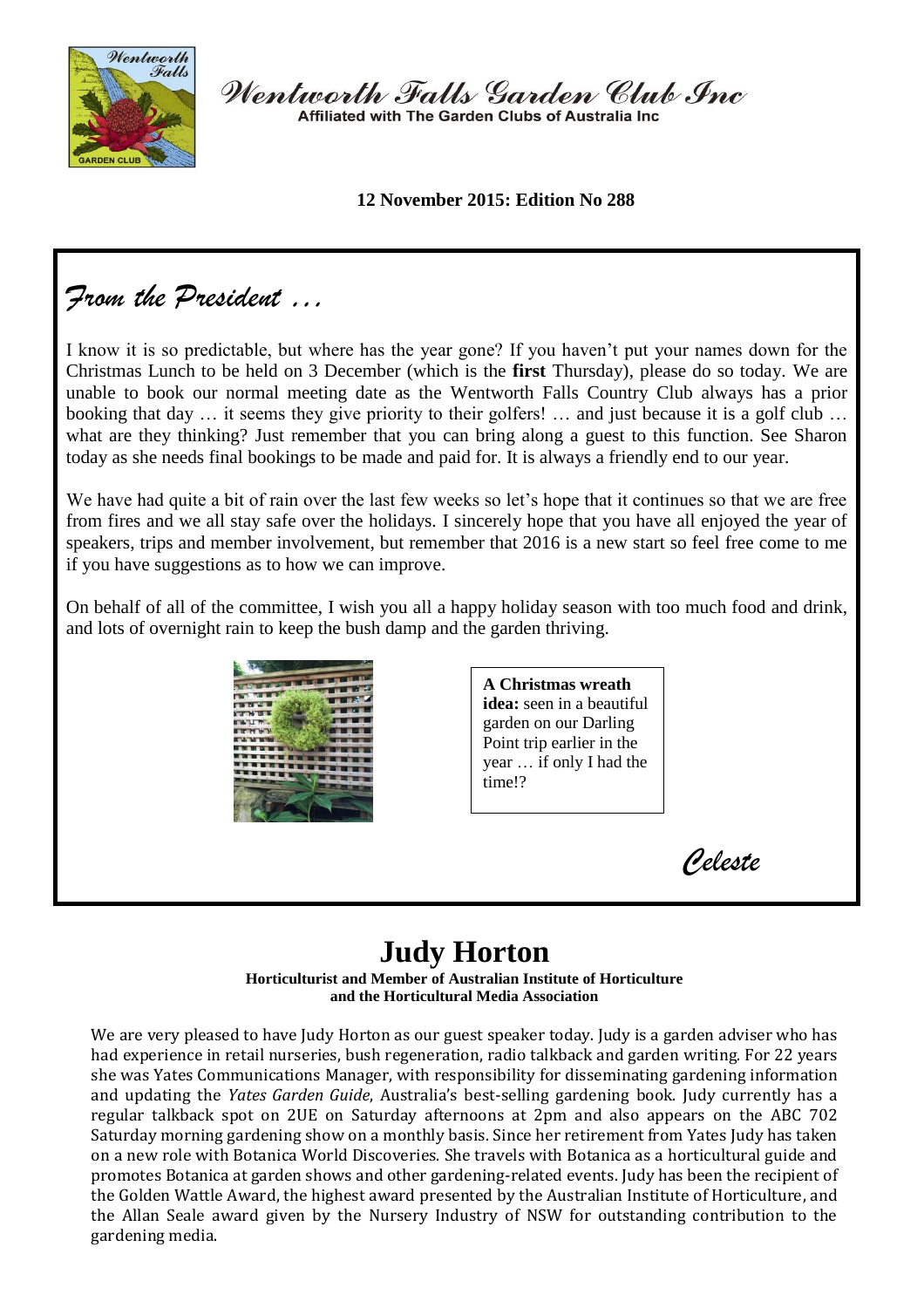

- Ornamental plants and exotics have finished flowering by this time and can be lightly pruned or have spent flowers removed. Give a dose of blood and bone after pruning with 10% potash, having watered before and after fertilising.
- As well as deadheading, the priority is to feed and water. Very dry soil will repel water so it is imperative to make sure this condition does not occur. One mistake is to water too lightly. Moisture penetrates only a few centimetres and roots come up towards the surface looking for water, making it likely that they will dry out.
- Check garden beds previously mulched at the beginning of Spring for dried out crusts that may have formed. Break up, aerate around the plants and water well.
- Watering in the morning will reduce the risk of fungal disease and black spot on roses. [Yates Rose Gun Advanced](http://www.yates.com.au/products/disease-control/ready-to-use/yates-rose-gun-ready-to-use/) controls disease in roses and other ornamentals.
- Foliar feeding makes a significant difference to plants' vitality. Spray or drench the leaves with heavily diluted minerals such as seaweed concentrate. It is basically a soil conditioner applied to the foliage. Plants can absorb certain minerals directly into their system through pores in the leaf surface. Early morning is a good time to apply it as there is less chance of diseases taking hold when the foliage is able to dry off.
- Lawns can be sown now but will need watering every day if there is a dry summer.
- Flat weeds can be controlled by using lawn sand, but if there is only a relatively small amount of weeds, a pinch of sulphate of ammonia each week will do the trick. Mow regularly to control weeds by cutting them before they seed.
- If dahlias have not been divided and replanted it is now an urgent job as they are starting to appear. When replanting include stakes in readiness for providing support for the plant.
- Azaleas, rhododendrons and camellias have shallow roots and dry out easily. Water deeply and mulch heavily.
- It is important to deadhead flowers and to prevent them from going to seed to maintain their energy for flowering next time. With rhododendrons this will not occur for 12 months. If the withered trusses are not snapped off before formation of seed capsules there will be fewer blooms next year. Roses, particularly hybrid tea and floribunda types, will produce another flush of blooms during January with a final flush in April. Snapping off the dead blooms is enough, but if the stems are also pruned back to the next healthy leaf junction the next lot of blooms will be quite good.
- The priority for deep watering is the vegetable garden, which needs watering daily unless there is heavy rain. Light rain only settles dust.
- Sow or plant more [tomatoes,](http://www.yates.com.au/products/seeds/vegetables/organic-tomato-roma/) [zucchinis,](http://www.yates.com.au/products/seeds/vegetables/zucchini-blackjack/) [eggplant,](http://www.yates.com.au/products/seeds/vegetables/eggplant-blacknite/) beans, beetroot, capsicum, carrots, celery, herbs, lettuce, parsnip, pumpkin and [sweet corn.](http://www.yates.com.au/products/seeds/vegetables/sweet-corn-sun-n-snow/)
- Mulch tomatoes with old compost or manure. Remove bottom leaves to reduce disease problems. Once [tomato](http://flowerpower.com.au/information/gardening/growing-tomatoes-in-sydney/) plants begin to set fruit, keep them well watered and fertilised and prepare for fruit fly. Spray for fruit fly. Infested fruit should be sealed in a plastic bag and left to 'cook' in the sun.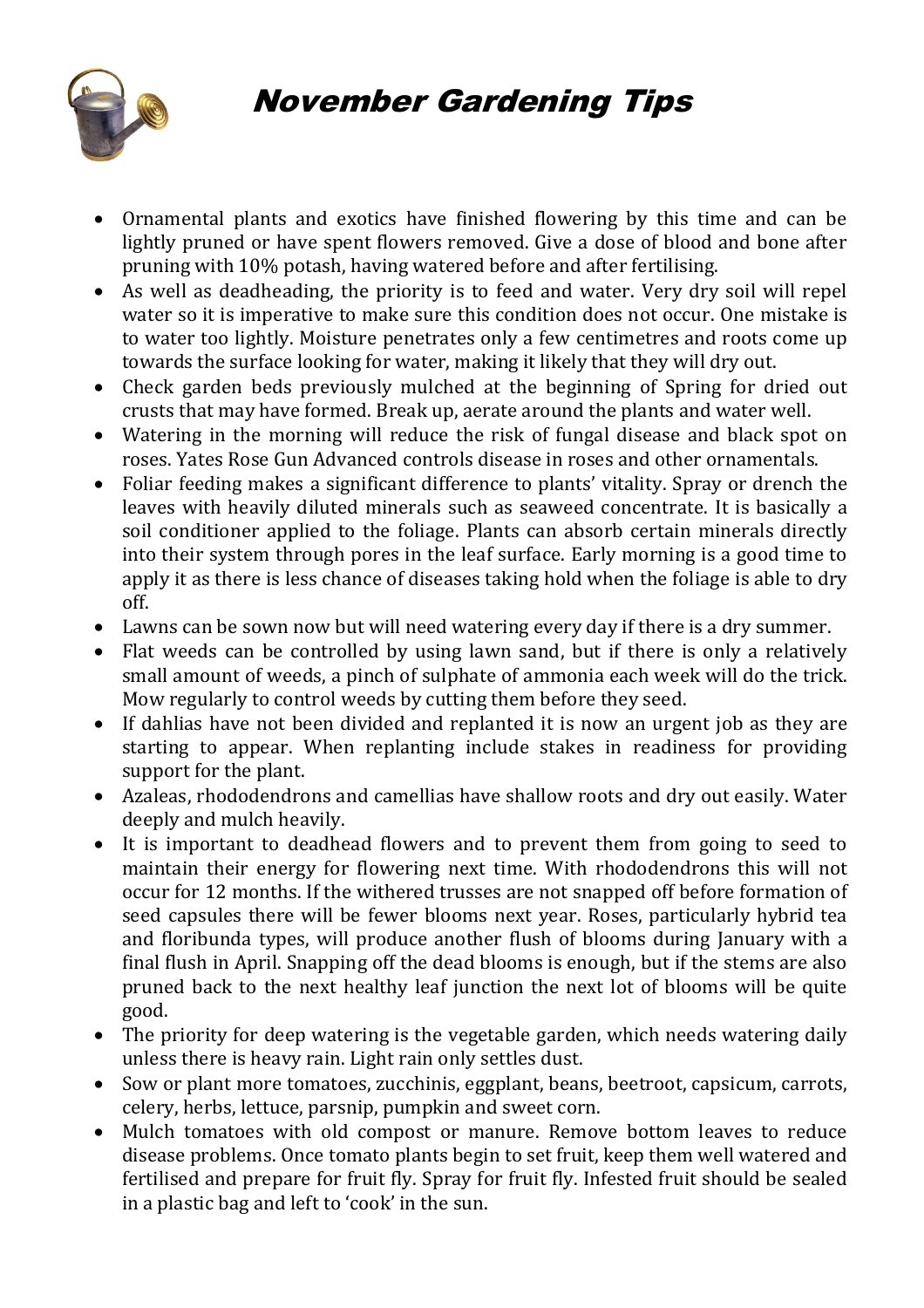- Harvest strawberries regularly and make sure they're protected from snails and slugs with animal-friendly pellets.
- Cut runners off [strawberry](http://flowerpower.com.au/information/fact-sheets/strawberries/) plants.
- Trees that have been planted in the last few months require adequate and deep watering. Aerate soil before watering to ensure water penetrates without run-off.
- Replace tired spring annuals with some bright summer colour available as punnets or seeds from local nurseries.
- Fertilise roses with a good quality rose food (eg Sudden Impact for Roses).
- Control pear and cherry slugs with [Yates Success Ultra,](http://www.yates.com.au/products/pest-control/insects-concentrates/yates-success-ultra-insect-control/) or dust with wood ash or lime.
- Lift bulbs after leaves have died down. Some gardeners like to dry and store for next year. Most can be left in the ground.
- Spray azaleas and lilly pillies with [Confidor](http://www.yates.com.au/products/pest-control/insects-ready-to-use/bayer-confidor-insecticide-ready-to-use/) to protect from sucking insects, or use [Confidor tablets.](http://www.yates.com.au/products/pest-control/insects-ready-to-use/yates-confidor-tablets-garden-insecticide/)
- Plant day lilies for their tough constitutions and generous blooming they'll open a new flower every day.
- Clear away garden rubbish and clean out gutters to reduce fire risk.
- Plant chrysanthemums, cineraria, columbine, cornflower, daisy, delphinium, echium, English daisy, foxglove, gazania, geranium, gerbera, pentstemon, stock, petunia, cosmos, alyssum, snapdragon, bearded iris, dahlia, nerine and waterlily.
- Prune any spring growth that is beginning to fade with the advancing heat.
- Cut back any plants that are less tolerant of summer heat.
- Prune your philadelphus and weigela after flowering. Cut out old branches to make room for new, vigorous wood.
- Cut back unwanted growth on jasmine to keep rampant growth under control.
- Prune climbing roses after flowering.
- Lightly prune native shrubs after flowering.
- Water [citrus](http://flowerpower.com.au/information/fact-sheets/citrus-care/) and fruit trees regularly to ensure healthy fruit. Keep outdoor container plants well watered.
- Make sure your garden beds are well [mulched,](http://flowerpower.com.au/information/gardening/mulching/) ready to capture and retain the November rain. Place some dynamic lifter or cow manure under the mulch to give the plants a boost.
- Divide and re-pot [orchids](http://flowerpower.com.au/information/gardening/orchids-article/) if they have formed a dense clump.
- Plant heat-loving herbs such as basil, coriander and chilli.
- Buy and use fruit and flower fertiliser for fruit and vegetables.

#### **Sources**

*The Year Round Gardener* by Stirling Macoboy *The Practical Gardener* by Peter Cundall http://www.yates.com.au/garden-calendar/annual#nov http://www.flowerpower.com.au/garden-diary/november-gardening-diary/